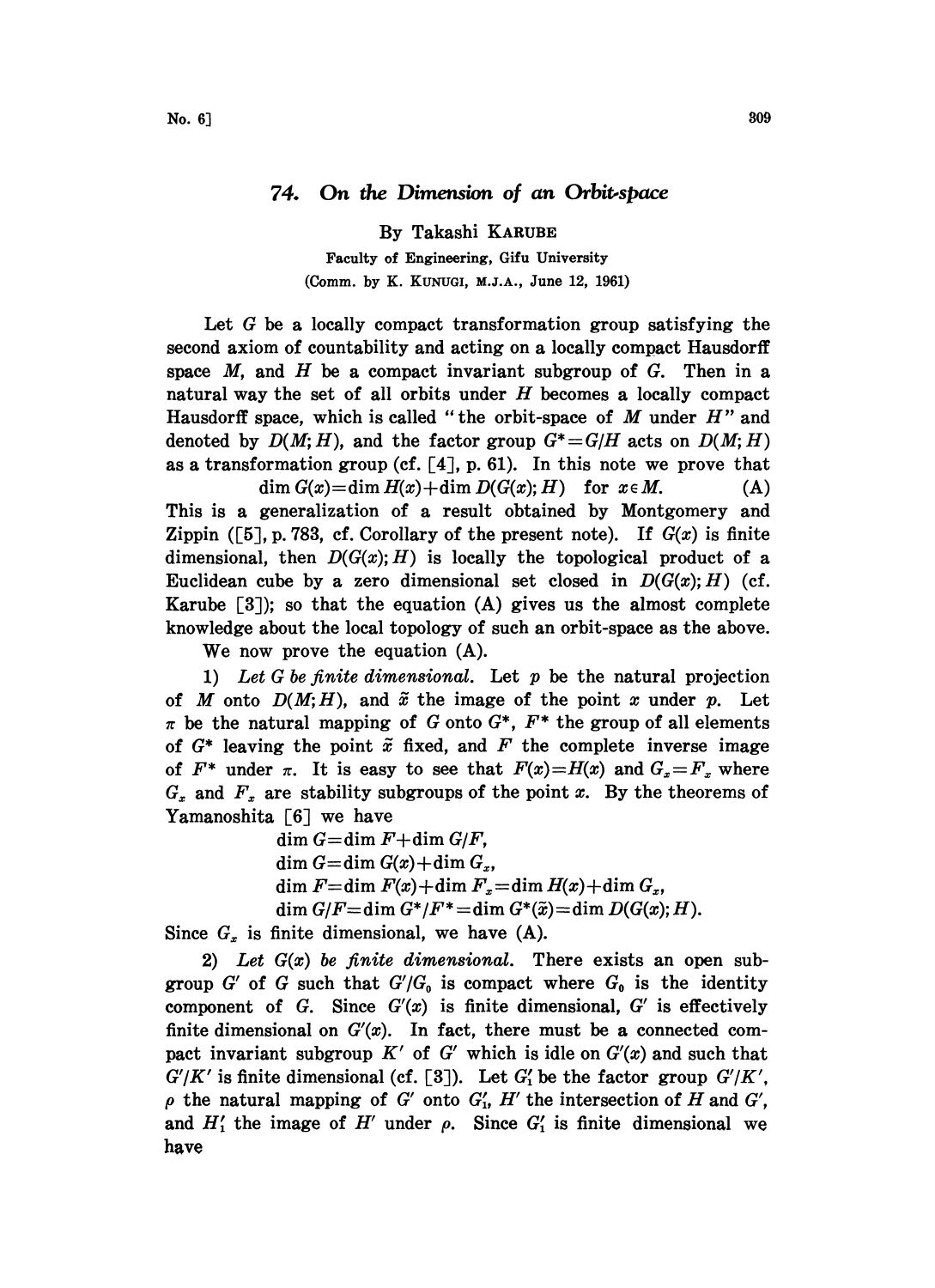310 **T. KARUBE [Vol. 37,** 

$$
\dim G'_{\mathbf i}(x)\!=\!\dim H'_{\mathbf i}(x)\!+\!\dim D(G'_{\mathbf i}(x);H'_{\mathbf i}),
$$

i.e.  $\dim G'(x) = \dim H'(x) + \dim D(G'(x); H').$ 

It is easily seen that dim  $G'(x) = \dim G(x)$ , because dim  $G_0(x) = \dim G(x)$ by a theorem of Yamanoshita  $\lceil 6 \rceil$ . In a similar way we have

dim  $H'(x) = \dim H(x)$  and dim  $D(G'(x); H') = \dim D(G(x); H)$ . Hence we have (A).

3) Let  $G(x)$  be infinite dimensional. We can suppose without loss of generality that  $D(G(x); H)$  is finite dimensional. Let W be a compact neighborhood of x in M, and put  $U=G(x)\bigcap W$ . Let V be the image of U under p and  $p'$  be the contraction of p on U, then we see as follows that  $p'$  is a closed mapping of  $U$  onto  $V$ . Let  $C$ be any closed set in U and  $\tilde{C}$  the image of C under p, then

$$
p'^{-1}(V-\widetilde{C})=U-(H(C)\cap U).
$$

Since  $H(C)$  is closed in  $G(x)$  ([1], p. 37),  $p'^{-1}(V-\tilde{C})$  is open in U. Hence  $\tilde{C}$  is closed in V. Now if  $H(x)$  were finite dimensional, there would be an integer m such that the dimension of  $p^{-1}(\tilde{y})$  does not exceed m for any point  $\tilde{y}$  of V, and so

dim  $U \leq m + \dim V$  (Hurewicz and Wallman [2], p. 92) i.e. dim  $G(x) \leq m + \dim D(G(x); H)$ .

This contradicts our hypotheses on dimensions of  $G(x)$  and  $D(G(x); H)$ . Hence  $H(x)$  is infinite dimensional.

Consequently we have the following theorem.

Theorem. Let G be a locally compact transformation group satisfying the second axiom of countability and acting on a locally compact Hausdorff space M, and H be <sup>a</sup> compact invariant subgroup of G. Let  $D(G(x); H)$  be the orbit-space of  $G(x)$  under H, then

 $dim G(x) = dim H(x) + dim D(G(x); H)$ 

for any point x of M.

Corollary. Let  $G$ ,  $H$  and  $M$  be the same as the above respectively. If <sup>G</sup> acts transitively on <sup>a</sup> finite dimensional connected space M and H is not transitive on M, then  $\dim H(x)$  is less than  $\dim M$ .

**Proof.**  $D(M; H)$  is connected and not a single point; so that  $D(M; H)$  is positive dimensional.

Example. Let  $M$  be a Euclidean plane,  $T$  the group of all translations in  $M$ ,  $H$  the group of all rotations around a fixed point  $p$  in M, and G the group generated by T and H. Then the relation  $(A)$ does not hold. In this case  $H$  is not invariant subgroup of  $G$ .

## References

- [1] A. M. Gleason: Spaces with a compact Lie group of transformations, Proc. Amer. Math. Soc., 1, 35-43 (1950).
- [2] W. Hurewicz and H. Wallman: Dimension Theory, Princeton Univ. Press (1941).